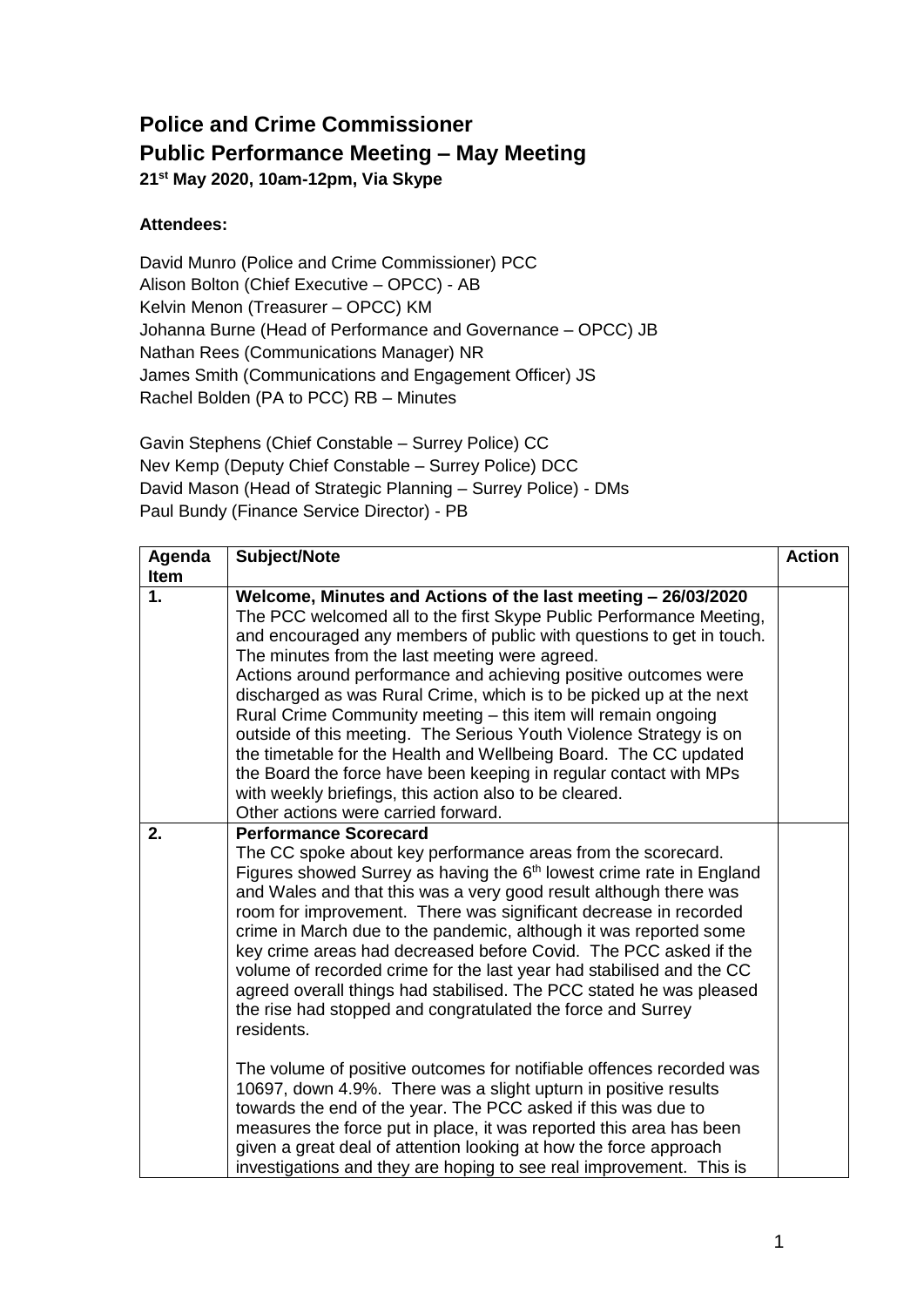| and the force are hoping this will increase further.<br>Problem solving occurrences have stabilised to around 300 and the<br>force are pleased with the uplift. The Central Prevention and Problem<br>Solving Team is now in place and having effect. The PCC advised he<br>would like to visit the team after the current pandemic.<br>In terms of ASB and Crime, the Joint Neighbourhood Survey results<br>reported 71% of respondents believe the force are dealing with ASB<br>and crime issues that matter in their area. 999 call handling remains<br>strong with 95% of calls on target and 101 calls also showing stable<br>results. The PCC paid tribute to call handlers and appreciates they<br>are working in an already tough environment. He was pleased they<br>are still providing such a good service during these difficult times and<br>that they have shown exemplary work. The PCC asked about plans in<br>place for ASB over the next year and the CC advised the introduction<br>of the Problem Solving Team will provide analytical support, there will<br>be more neighbourhood officers to deal with issues and the force is<br>committed to engaging with communities.<br>The emergency response performance was also discussed, the CC<br>advised that things were stable but that the force is unable to match<br>demand as there is now more focus on recording, quality and<br>following up incidents, actions required by officers are taking longer.<br>The additional resources coming in will help with this. More phone<br>based enquiries will be introduced over the next 2 years.<br>Counter Terrorism (CT) was briefly discussed and the force want to<br>make sure the public know there are regular updates from the lead of<br>CT and although there is concern over an increase in vulnerable<br>people being radicalised, this is well on the forces agenda.<br>The CC was pleased the force were back in the top 10 for confidence<br>in the Crime Survey for England and Wales, but that more work is to<br>be done as he would like to see the force even higher.<br>Confidence in Neighbourhood Policing is high with 88% of people<br>saying they were very or fairly confident in local policing. It was agreed<br>this was a very strong result. The PCC and CC passed on their thanks<br>to communities during the Covid pandemic for the gifts, messages and<br>thanks received as it has given the force a huge boost.<br>A new text message system for consulting with victims of crime has<br>been introduced to provide more accurate and up to date information.<br>The force have received over 8600 responses which is a higher rate<br>than the previous methodology. It was said more work is to be done<br>as the results show improvement is needed with an average score<br>(out of 1-5) being 3.66. Two key areas that need to be addressed are<br>confidence in actions taken and being kept informed. The PCC<br>expressed he was disappointed with this result. It was explained an<br>internal audit is to be done on victim contact. The CC pointed out it<br>had been noticed that business owners had a low level of satisfaction<br>and the CC would welcome feedback from victims of business crime. | 2 Cont'd | an ongoing area of focus for the force. There had been a small upturn |  |
|----------------------------------------------------------------------------------------------------------------------------------------------------------------------------------------------------------------------------------------------------------------------------------------------------------------------------------------------------------------------------------------------------------------------------------------------------------------------------------------------------------------------------------------------------------------------------------------------------------------------------------------------------------------------------------------------------------------------------------------------------------------------------------------------------------------------------------------------------------------------------------------------------------------------------------------------------------------------------------------------------------------------------------------------------------------------------------------------------------------------------------------------------------------------------------------------------------------------------------------------------------------------------------------------------------------------------------------------------------------------------------------------------------------------------------------------------------------------------------------------------------------------------------------------------------------------------------------------------------------------------------------------------------------------------------------------------------------------------------------------------------------------------------------------------------------------------------------------------------------------------------------------------------------------------------------------------------------------------------------------------------------------------------------------------------------------------------------------------------------------------------------------------------------------------------------------------------------------------------------------------------------------------------------------------------------------------------------------------------------------------------------------------------------------------------------------------------------------------------------------------------------------------------------------------------------------------------------------------------------------------------------------------------------------------------------------------------------------------------------------------------------------------------------------------------------------------------------------------------------------------------------------------------------------------------------------------------------------------------------------------------------------------------------------------------------------------------------------------------------------------------------------------------------------------------------------------------------------------------------------------------------------------------|----------|-----------------------------------------------------------------------|--|
|                                                                                                                                                                                                                                                                                                                                                                                                                                                                                                                                                                                                                                                                                                                                                                                                                                                                                                                                                                                                                                                                                                                                                                                                                                                                                                                                                                                                                                                                                                                                                                                                                                                                                                                                                                                                                                                                                                                                                                                                                                                                                                                                                                                                                                                                                                                                                                                                                                                                                                                                                                                                                                                                                                                                                                                                                                                                                                                                                                                                                                                                                                                                                                                                                                                                                  |          | in the first quarter of the year on high harm positive outcome rates, |  |
|                                                                                                                                                                                                                                                                                                                                                                                                                                                                                                                                                                                                                                                                                                                                                                                                                                                                                                                                                                                                                                                                                                                                                                                                                                                                                                                                                                                                                                                                                                                                                                                                                                                                                                                                                                                                                                                                                                                                                                                                                                                                                                                                                                                                                                                                                                                                                                                                                                                                                                                                                                                                                                                                                                                                                                                                                                                                                                                                                                                                                                                                                                                                                                                                                                                                                  |          |                                                                       |  |
|                                                                                                                                                                                                                                                                                                                                                                                                                                                                                                                                                                                                                                                                                                                                                                                                                                                                                                                                                                                                                                                                                                                                                                                                                                                                                                                                                                                                                                                                                                                                                                                                                                                                                                                                                                                                                                                                                                                                                                                                                                                                                                                                                                                                                                                                                                                                                                                                                                                                                                                                                                                                                                                                                                                                                                                                                                                                                                                                                                                                                                                                                                                                                                                                                                                                                  |          |                                                                       |  |
|                                                                                                                                                                                                                                                                                                                                                                                                                                                                                                                                                                                                                                                                                                                                                                                                                                                                                                                                                                                                                                                                                                                                                                                                                                                                                                                                                                                                                                                                                                                                                                                                                                                                                                                                                                                                                                                                                                                                                                                                                                                                                                                                                                                                                                                                                                                                                                                                                                                                                                                                                                                                                                                                                                                                                                                                                                                                                                                                                                                                                                                                                                                                                                                                                                                                                  |          |                                                                       |  |
|                                                                                                                                                                                                                                                                                                                                                                                                                                                                                                                                                                                                                                                                                                                                                                                                                                                                                                                                                                                                                                                                                                                                                                                                                                                                                                                                                                                                                                                                                                                                                                                                                                                                                                                                                                                                                                                                                                                                                                                                                                                                                                                                                                                                                                                                                                                                                                                                                                                                                                                                                                                                                                                                                                                                                                                                                                                                                                                                                                                                                                                                                                                                                                                                                                                                                  |          |                                                                       |  |
|                                                                                                                                                                                                                                                                                                                                                                                                                                                                                                                                                                                                                                                                                                                                                                                                                                                                                                                                                                                                                                                                                                                                                                                                                                                                                                                                                                                                                                                                                                                                                                                                                                                                                                                                                                                                                                                                                                                                                                                                                                                                                                                                                                                                                                                                                                                                                                                                                                                                                                                                                                                                                                                                                                                                                                                                                                                                                                                                                                                                                                                                                                                                                                                                                                                                                  |          |                                                                       |  |
|                                                                                                                                                                                                                                                                                                                                                                                                                                                                                                                                                                                                                                                                                                                                                                                                                                                                                                                                                                                                                                                                                                                                                                                                                                                                                                                                                                                                                                                                                                                                                                                                                                                                                                                                                                                                                                                                                                                                                                                                                                                                                                                                                                                                                                                                                                                                                                                                                                                                                                                                                                                                                                                                                                                                                                                                                                                                                                                                                                                                                                                                                                                                                                                                                                                                                  |          |                                                                       |  |
|                                                                                                                                                                                                                                                                                                                                                                                                                                                                                                                                                                                                                                                                                                                                                                                                                                                                                                                                                                                                                                                                                                                                                                                                                                                                                                                                                                                                                                                                                                                                                                                                                                                                                                                                                                                                                                                                                                                                                                                                                                                                                                                                                                                                                                                                                                                                                                                                                                                                                                                                                                                                                                                                                                                                                                                                                                                                                                                                                                                                                                                                                                                                                                                                                                                                                  |          |                                                                       |  |
|                                                                                                                                                                                                                                                                                                                                                                                                                                                                                                                                                                                                                                                                                                                                                                                                                                                                                                                                                                                                                                                                                                                                                                                                                                                                                                                                                                                                                                                                                                                                                                                                                                                                                                                                                                                                                                                                                                                                                                                                                                                                                                                                                                                                                                                                                                                                                                                                                                                                                                                                                                                                                                                                                                                                                                                                                                                                                                                                                                                                                                                                                                                                                                                                                                                                                  |          |                                                                       |  |
|                                                                                                                                                                                                                                                                                                                                                                                                                                                                                                                                                                                                                                                                                                                                                                                                                                                                                                                                                                                                                                                                                                                                                                                                                                                                                                                                                                                                                                                                                                                                                                                                                                                                                                                                                                                                                                                                                                                                                                                                                                                                                                                                                                                                                                                                                                                                                                                                                                                                                                                                                                                                                                                                                                                                                                                                                                                                                                                                                                                                                                                                                                                                                                                                                                                                                  |          |                                                                       |  |
|                                                                                                                                                                                                                                                                                                                                                                                                                                                                                                                                                                                                                                                                                                                                                                                                                                                                                                                                                                                                                                                                                                                                                                                                                                                                                                                                                                                                                                                                                                                                                                                                                                                                                                                                                                                                                                                                                                                                                                                                                                                                                                                                                                                                                                                                                                                                                                                                                                                                                                                                                                                                                                                                                                                                                                                                                                                                                                                                                                                                                                                                                                                                                                                                                                                                                  |          |                                                                       |  |
|                                                                                                                                                                                                                                                                                                                                                                                                                                                                                                                                                                                                                                                                                                                                                                                                                                                                                                                                                                                                                                                                                                                                                                                                                                                                                                                                                                                                                                                                                                                                                                                                                                                                                                                                                                                                                                                                                                                                                                                                                                                                                                                                                                                                                                                                                                                                                                                                                                                                                                                                                                                                                                                                                                                                                                                                                                                                                                                                                                                                                                                                                                                                                                                                                                                                                  |          |                                                                       |  |
|                                                                                                                                                                                                                                                                                                                                                                                                                                                                                                                                                                                                                                                                                                                                                                                                                                                                                                                                                                                                                                                                                                                                                                                                                                                                                                                                                                                                                                                                                                                                                                                                                                                                                                                                                                                                                                                                                                                                                                                                                                                                                                                                                                                                                                                                                                                                                                                                                                                                                                                                                                                                                                                                                                                                                                                                                                                                                                                                                                                                                                                                                                                                                                                                                                                                                  |          |                                                                       |  |
|                                                                                                                                                                                                                                                                                                                                                                                                                                                                                                                                                                                                                                                                                                                                                                                                                                                                                                                                                                                                                                                                                                                                                                                                                                                                                                                                                                                                                                                                                                                                                                                                                                                                                                                                                                                                                                                                                                                                                                                                                                                                                                                                                                                                                                                                                                                                                                                                                                                                                                                                                                                                                                                                                                                                                                                                                                                                                                                                                                                                                                                                                                                                                                                                                                                                                  |          |                                                                       |  |
|                                                                                                                                                                                                                                                                                                                                                                                                                                                                                                                                                                                                                                                                                                                                                                                                                                                                                                                                                                                                                                                                                                                                                                                                                                                                                                                                                                                                                                                                                                                                                                                                                                                                                                                                                                                                                                                                                                                                                                                                                                                                                                                                                                                                                                                                                                                                                                                                                                                                                                                                                                                                                                                                                                                                                                                                                                                                                                                                                                                                                                                                                                                                                                                                                                                                                  |          |                                                                       |  |
|                                                                                                                                                                                                                                                                                                                                                                                                                                                                                                                                                                                                                                                                                                                                                                                                                                                                                                                                                                                                                                                                                                                                                                                                                                                                                                                                                                                                                                                                                                                                                                                                                                                                                                                                                                                                                                                                                                                                                                                                                                                                                                                                                                                                                                                                                                                                                                                                                                                                                                                                                                                                                                                                                                                                                                                                                                                                                                                                                                                                                                                                                                                                                                                                                                                                                  |          |                                                                       |  |
|                                                                                                                                                                                                                                                                                                                                                                                                                                                                                                                                                                                                                                                                                                                                                                                                                                                                                                                                                                                                                                                                                                                                                                                                                                                                                                                                                                                                                                                                                                                                                                                                                                                                                                                                                                                                                                                                                                                                                                                                                                                                                                                                                                                                                                                                                                                                                                                                                                                                                                                                                                                                                                                                                                                                                                                                                                                                                                                                                                                                                                                                                                                                                                                                                                                                                  |          |                                                                       |  |
|                                                                                                                                                                                                                                                                                                                                                                                                                                                                                                                                                                                                                                                                                                                                                                                                                                                                                                                                                                                                                                                                                                                                                                                                                                                                                                                                                                                                                                                                                                                                                                                                                                                                                                                                                                                                                                                                                                                                                                                                                                                                                                                                                                                                                                                                                                                                                                                                                                                                                                                                                                                                                                                                                                                                                                                                                                                                                                                                                                                                                                                                                                                                                                                                                                                                                  |          |                                                                       |  |
|                                                                                                                                                                                                                                                                                                                                                                                                                                                                                                                                                                                                                                                                                                                                                                                                                                                                                                                                                                                                                                                                                                                                                                                                                                                                                                                                                                                                                                                                                                                                                                                                                                                                                                                                                                                                                                                                                                                                                                                                                                                                                                                                                                                                                                                                                                                                                                                                                                                                                                                                                                                                                                                                                                                                                                                                                                                                                                                                                                                                                                                                                                                                                                                                                                                                                  |          |                                                                       |  |
|                                                                                                                                                                                                                                                                                                                                                                                                                                                                                                                                                                                                                                                                                                                                                                                                                                                                                                                                                                                                                                                                                                                                                                                                                                                                                                                                                                                                                                                                                                                                                                                                                                                                                                                                                                                                                                                                                                                                                                                                                                                                                                                                                                                                                                                                                                                                                                                                                                                                                                                                                                                                                                                                                                                                                                                                                                                                                                                                                                                                                                                                                                                                                                                                                                                                                  |          |                                                                       |  |
|                                                                                                                                                                                                                                                                                                                                                                                                                                                                                                                                                                                                                                                                                                                                                                                                                                                                                                                                                                                                                                                                                                                                                                                                                                                                                                                                                                                                                                                                                                                                                                                                                                                                                                                                                                                                                                                                                                                                                                                                                                                                                                                                                                                                                                                                                                                                                                                                                                                                                                                                                                                                                                                                                                                                                                                                                                                                                                                                                                                                                                                                                                                                                                                                                                                                                  |          |                                                                       |  |
|                                                                                                                                                                                                                                                                                                                                                                                                                                                                                                                                                                                                                                                                                                                                                                                                                                                                                                                                                                                                                                                                                                                                                                                                                                                                                                                                                                                                                                                                                                                                                                                                                                                                                                                                                                                                                                                                                                                                                                                                                                                                                                                                                                                                                                                                                                                                                                                                                                                                                                                                                                                                                                                                                                                                                                                                                                                                                                                                                                                                                                                                                                                                                                                                                                                                                  |          |                                                                       |  |
|                                                                                                                                                                                                                                                                                                                                                                                                                                                                                                                                                                                                                                                                                                                                                                                                                                                                                                                                                                                                                                                                                                                                                                                                                                                                                                                                                                                                                                                                                                                                                                                                                                                                                                                                                                                                                                                                                                                                                                                                                                                                                                                                                                                                                                                                                                                                                                                                                                                                                                                                                                                                                                                                                                                                                                                                                                                                                                                                                                                                                                                                                                                                                                                                                                                                                  |          |                                                                       |  |
|                                                                                                                                                                                                                                                                                                                                                                                                                                                                                                                                                                                                                                                                                                                                                                                                                                                                                                                                                                                                                                                                                                                                                                                                                                                                                                                                                                                                                                                                                                                                                                                                                                                                                                                                                                                                                                                                                                                                                                                                                                                                                                                                                                                                                                                                                                                                                                                                                                                                                                                                                                                                                                                                                                                                                                                                                                                                                                                                                                                                                                                                                                                                                                                                                                                                                  |          |                                                                       |  |
|                                                                                                                                                                                                                                                                                                                                                                                                                                                                                                                                                                                                                                                                                                                                                                                                                                                                                                                                                                                                                                                                                                                                                                                                                                                                                                                                                                                                                                                                                                                                                                                                                                                                                                                                                                                                                                                                                                                                                                                                                                                                                                                                                                                                                                                                                                                                                                                                                                                                                                                                                                                                                                                                                                                                                                                                                                                                                                                                                                                                                                                                                                                                                                                                                                                                                  |          |                                                                       |  |
|                                                                                                                                                                                                                                                                                                                                                                                                                                                                                                                                                                                                                                                                                                                                                                                                                                                                                                                                                                                                                                                                                                                                                                                                                                                                                                                                                                                                                                                                                                                                                                                                                                                                                                                                                                                                                                                                                                                                                                                                                                                                                                                                                                                                                                                                                                                                                                                                                                                                                                                                                                                                                                                                                                                                                                                                                                                                                                                                                                                                                                                                                                                                                                                                                                                                                  |          |                                                                       |  |
|                                                                                                                                                                                                                                                                                                                                                                                                                                                                                                                                                                                                                                                                                                                                                                                                                                                                                                                                                                                                                                                                                                                                                                                                                                                                                                                                                                                                                                                                                                                                                                                                                                                                                                                                                                                                                                                                                                                                                                                                                                                                                                                                                                                                                                                                                                                                                                                                                                                                                                                                                                                                                                                                                                                                                                                                                                                                                                                                                                                                                                                                                                                                                                                                                                                                                  |          |                                                                       |  |
|                                                                                                                                                                                                                                                                                                                                                                                                                                                                                                                                                                                                                                                                                                                                                                                                                                                                                                                                                                                                                                                                                                                                                                                                                                                                                                                                                                                                                                                                                                                                                                                                                                                                                                                                                                                                                                                                                                                                                                                                                                                                                                                                                                                                                                                                                                                                                                                                                                                                                                                                                                                                                                                                                                                                                                                                                                                                                                                                                                                                                                                                                                                                                                                                                                                                                  |          |                                                                       |  |
|                                                                                                                                                                                                                                                                                                                                                                                                                                                                                                                                                                                                                                                                                                                                                                                                                                                                                                                                                                                                                                                                                                                                                                                                                                                                                                                                                                                                                                                                                                                                                                                                                                                                                                                                                                                                                                                                                                                                                                                                                                                                                                                                                                                                                                                                                                                                                                                                                                                                                                                                                                                                                                                                                                                                                                                                                                                                                                                                                                                                                                                                                                                                                                                                                                                                                  |          |                                                                       |  |
|                                                                                                                                                                                                                                                                                                                                                                                                                                                                                                                                                                                                                                                                                                                                                                                                                                                                                                                                                                                                                                                                                                                                                                                                                                                                                                                                                                                                                                                                                                                                                                                                                                                                                                                                                                                                                                                                                                                                                                                                                                                                                                                                                                                                                                                                                                                                                                                                                                                                                                                                                                                                                                                                                                                                                                                                                                                                                                                                                                                                                                                                                                                                                                                                                                                                                  |          |                                                                       |  |
|                                                                                                                                                                                                                                                                                                                                                                                                                                                                                                                                                                                                                                                                                                                                                                                                                                                                                                                                                                                                                                                                                                                                                                                                                                                                                                                                                                                                                                                                                                                                                                                                                                                                                                                                                                                                                                                                                                                                                                                                                                                                                                                                                                                                                                                                                                                                                                                                                                                                                                                                                                                                                                                                                                                                                                                                                                                                                                                                                                                                                                                                                                                                                                                                                                                                                  |          |                                                                       |  |
|                                                                                                                                                                                                                                                                                                                                                                                                                                                                                                                                                                                                                                                                                                                                                                                                                                                                                                                                                                                                                                                                                                                                                                                                                                                                                                                                                                                                                                                                                                                                                                                                                                                                                                                                                                                                                                                                                                                                                                                                                                                                                                                                                                                                                                                                                                                                                                                                                                                                                                                                                                                                                                                                                                                                                                                                                                                                                                                                                                                                                                                                                                                                                                                                                                                                                  |          |                                                                       |  |
|                                                                                                                                                                                                                                                                                                                                                                                                                                                                                                                                                                                                                                                                                                                                                                                                                                                                                                                                                                                                                                                                                                                                                                                                                                                                                                                                                                                                                                                                                                                                                                                                                                                                                                                                                                                                                                                                                                                                                                                                                                                                                                                                                                                                                                                                                                                                                                                                                                                                                                                                                                                                                                                                                                                                                                                                                                                                                                                                                                                                                                                                                                                                                                                                                                                                                  |          |                                                                       |  |
|                                                                                                                                                                                                                                                                                                                                                                                                                                                                                                                                                                                                                                                                                                                                                                                                                                                                                                                                                                                                                                                                                                                                                                                                                                                                                                                                                                                                                                                                                                                                                                                                                                                                                                                                                                                                                                                                                                                                                                                                                                                                                                                                                                                                                                                                                                                                                                                                                                                                                                                                                                                                                                                                                                                                                                                                                                                                                                                                                                                                                                                                                                                                                                                                                                                                                  |          |                                                                       |  |
|                                                                                                                                                                                                                                                                                                                                                                                                                                                                                                                                                                                                                                                                                                                                                                                                                                                                                                                                                                                                                                                                                                                                                                                                                                                                                                                                                                                                                                                                                                                                                                                                                                                                                                                                                                                                                                                                                                                                                                                                                                                                                                                                                                                                                                                                                                                                                                                                                                                                                                                                                                                                                                                                                                                                                                                                                                                                                                                                                                                                                                                                                                                                                                                                                                                                                  |          |                                                                       |  |
|                                                                                                                                                                                                                                                                                                                                                                                                                                                                                                                                                                                                                                                                                                                                                                                                                                                                                                                                                                                                                                                                                                                                                                                                                                                                                                                                                                                                                                                                                                                                                                                                                                                                                                                                                                                                                                                                                                                                                                                                                                                                                                                                                                                                                                                                                                                                                                                                                                                                                                                                                                                                                                                                                                                                                                                                                                                                                                                                                                                                                                                                                                                                                                                                                                                                                  |          |                                                                       |  |
|                                                                                                                                                                                                                                                                                                                                                                                                                                                                                                                                                                                                                                                                                                                                                                                                                                                                                                                                                                                                                                                                                                                                                                                                                                                                                                                                                                                                                                                                                                                                                                                                                                                                                                                                                                                                                                                                                                                                                                                                                                                                                                                                                                                                                                                                                                                                                                                                                                                                                                                                                                                                                                                                                                                                                                                                                                                                                                                                                                                                                                                                                                                                                                                                                                                                                  |          |                                                                       |  |
|                                                                                                                                                                                                                                                                                                                                                                                                                                                                                                                                                                                                                                                                                                                                                                                                                                                                                                                                                                                                                                                                                                                                                                                                                                                                                                                                                                                                                                                                                                                                                                                                                                                                                                                                                                                                                                                                                                                                                                                                                                                                                                                                                                                                                                                                                                                                                                                                                                                                                                                                                                                                                                                                                                                                                                                                                                                                                                                                                                                                                                                                                                                                                                                                                                                                                  |          |                                                                       |  |
|                                                                                                                                                                                                                                                                                                                                                                                                                                                                                                                                                                                                                                                                                                                                                                                                                                                                                                                                                                                                                                                                                                                                                                                                                                                                                                                                                                                                                                                                                                                                                                                                                                                                                                                                                                                                                                                                                                                                                                                                                                                                                                                                                                                                                                                                                                                                                                                                                                                                                                                                                                                                                                                                                                                                                                                                                                                                                                                                                                                                                                                                                                                                                                                                                                                                                  |          |                                                                       |  |
|                                                                                                                                                                                                                                                                                                                                                                                                                                                                                                                                                                                                                                                                                                                                                                                                                                                                                                                                                                                                                                                                                                                                                                                                                                                                                                                                                                                                                                                                                                                                                                                                                                                                                                                                                                                                                                                                                                                                                                                                                                                                                                                                                                                                                                                                                                                                                                                                                                                                                                                                                                                                                                                                                                                                                                                                                                                                                                                                                                                                                                                                                                                                                                                                                                                                                  |          |                                                                       |  |
|                                                                                                                                                                                                                                                                                                                                                                                                                                                                                                                                                                                                                                                                                                                                                                                                                                                                                                                                                                                                                                                                                                                                                                                                                                                                                                                                                                                                                                                                                                                                                                                                                                                                                                                                                                                                                                                                                                                                                                                                                                                                                                                                                                                                                                                                                                                                                                                                                                                                                                                                                                                                                                                                                                                                                                                                                                                                                                                                                                                                                                                                                                                                                                                                                                                                                  |          |                                                                       |  |
|                                                                                                                                                                                                                                                                                                                                                                                                                                                                                                                                                                                                                                                                                                                                                                                                                                                                                                                                                                                                                                                                                                                                                                                                                                                                                                                                                                                                                                                                                                                                                                                                                                                                                                                                                                                                                                                                                                                                                                                                                                                                                                                                                                                                                                                                                                                                                                                                                                                                                                                                                                                                                                                                                                                                                                                                                                                                                                                                                                                                                                                                                                                                                                                                                                                                                  |          |                                                                       |  |
|                                                                                                                                                                                                                                                                                                                                                                                                                                                                                                                                                                                                                                                                                                                                                                                                                                                                                                                                                                                                                                                                                                                                                                                                                                                                                                                                                                                                                                                                                                                                                                                                                                                                                                                                                                                                                                                                                                                                                                                                                                                                                                                                                                                                                                                                                                                                                                                                                                                                                                                                                                                                                                                                                                                                                                                                                                                                                                                                                                                                                                                                                                                                                                                                                                                                                  |          |                                                                       |  |
|                                                                                                                                                                                                                                                                                                                                                                                                                                                                                                                                                                                                                                                                                                                                                                                                                                                                                                                                                                                                                                                                                                                                                                                                                                                                                                                                                                                                                                                                                                                                                                                                                                                                                                                                                                                                                                                                                                                                                                                                                                                                                                                                                                                                                                                                                                                                                                                                                                                                                                                                                                                                                                                                                                                                                                                                                                                                                                                                                                                                                                                                                                                                                                                                                                                                                  |          |                                                                       |  |
|                                                                                                                                                                                                                                                                                                                                                                                                                                                                                                                                                                                                                                                                                                                                                                                                                                                                                                                                                                                                                                                                                                                                                                                                                                                                                                                                                                                                                                                                                                                                                                                                                                                                                                                                                                                                                                                                                                                                                                                                                                                                                                                                                                                                                                                                                                                                                                                                                                                                                                                                                                                                                                                                                                                                                                                                                                                                                                                                                                                                                                                                                                                                                                                                                                                                                  |          |                                                                       |  |
|                                                                                                                                                                                                                                                                                                                                                                                                                                                                                                                                                                                                                                                                                                                                                                                                                                                                                                                                                                                                                                                                                                                                                                                                                                                                                                                                                                                                                                                                                                                                                                                                                                                                                                                                                                                                                                                                                                                                                                                                                                                                                                                                                                                                                                                                                                                                                                                                                                                                                                                                                                                                                                                                                                                                                                                                                                                                                                                                                                                                                                                                                                                                                                                                                                                                                  |          |                                                                       |  |
|                                                                                                                                                                                                                                                                                                                                                                                                                                                                                                                                                                                                                                                                                                                                                                                                                                                                                                                                                                                                                                                                                                                                                                                                                                                                                                                                                                                                                                                                                                                                                                                                                                                                                                                                                                                                                                                                                                                                                                                                                                                                                                                                                                                                                                                                                                                                                                                                                                                                                                                                                                                                                                                                                                                                                                                                                                                                                                                                                                                                                                                                                                                                                                                                                                                                                  |          |                                                                       |  |
|                                                                                                                                                                                                                                                                                                                                                                                                                                                                                                                                                                                                                                                                                                                                                                                                                                                                                                                                                                                                                                                                                                                                                                                                                                                                                                                                                                                                                                                                                                                                                                                                                                                                                                                                                                                                                                                                                                                                                                                                                                                                                                                                                                                                                                                                                                                                                                                                                                                                                                                                                                                                                                                                                                                                                                                                                                                                                                                                                                                                                                                                                                                                                                                                                                                                                  |          |                                                                       |  |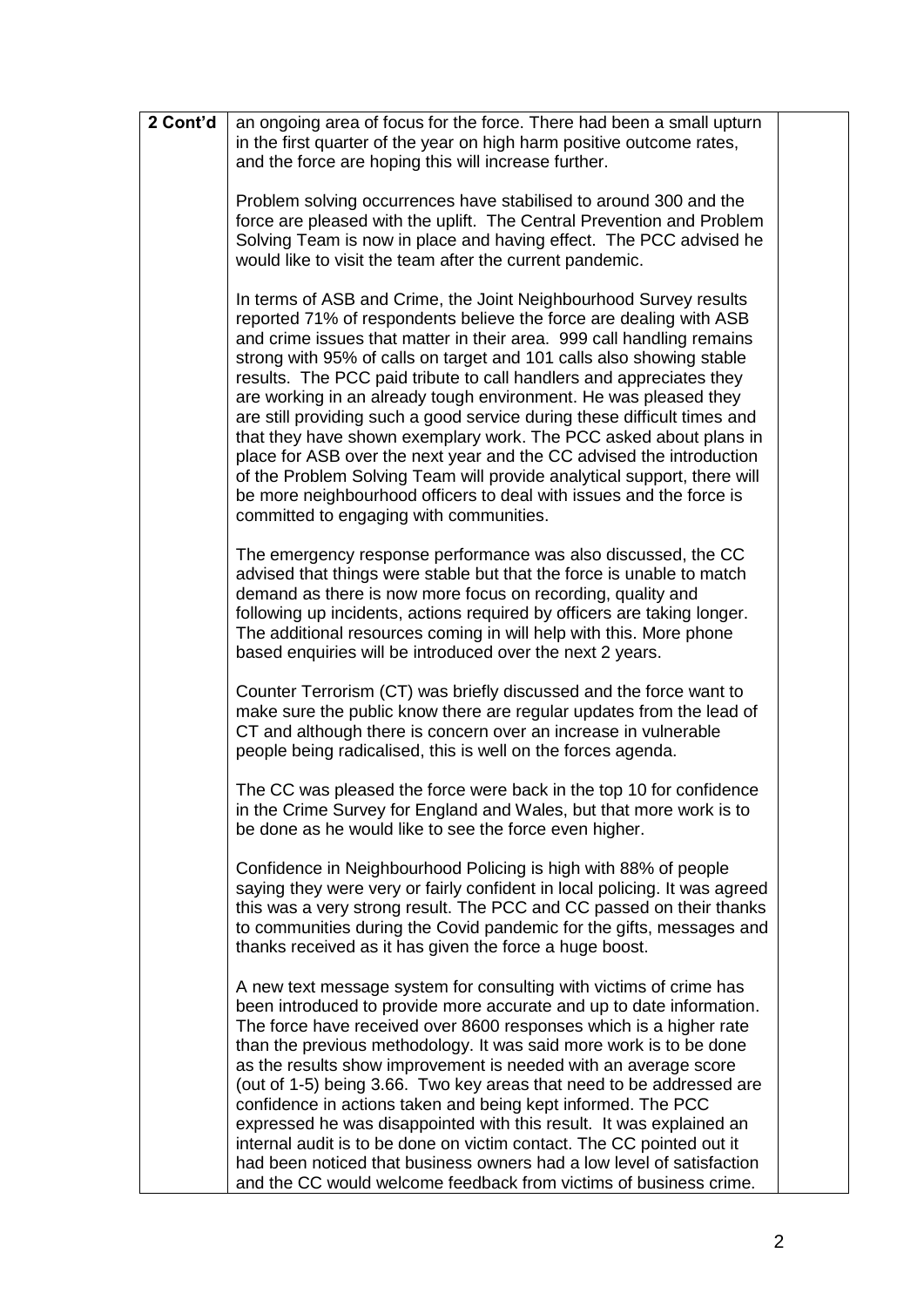| 2 Cont'd       | It was explained during early stages of lockdown, ASB had risen<br>significantly due to breaches being reported, this was grouped within<br>the ASB category and will be reviewed to provide more accurate<br>results.<br>It was reported the volume of vulnerable missing individuals has<br>decreased and is nearly 300 less, there has been a great amount of<br>work done by the Surrey High Intensity Partnership Programme.<br>In relation to domestic abuse (DA), the paper reports the force have<br>over 1000 repeat offenders, work is being done to try and reduce the<br>number with daily management meetings, early arrests and problem<br>solving plans in place, the force are working with key partners to<br>identify a suitable pre-conviction DA behaviour change programme.<br>The DCC added there has been a push on domestic violence during<br>the pandemic, officers are being used more proactively and bail<br>conditions are being rigorously enforced. The PCC asked the forces<br>ambitions to reduce the number of repeat offenders, the CC stated<br>although ambitious they would like to reduce the number of repeat DA<br>offenders by a third, this would be quite an achievement. It was also<br>mentioned there will be extra funding for DA and victims of sexual<br>assault. The DCC stated they would like to get more cases to court<br>and increase the numbers of victims that will support police action.<br>The PCC asked for information with statistics on the number of victims<br>supporting police action, the DCC will bring results to the next |            |
|----------------|------------------------------------------------------------------------------------------------------------------------------------------------------------------------------------------------------------------------------------------------------------------------------------------------------------------------------------------------------------------------------------------------------------------------------------------------------------------------------------------------------------------------------------------------------------------------------------------------------------------------------------------------------------------------------------------------------------------------------------------------------------------------------------------------------------------------------------------------------------------------------------------------------------------------------------------------------------------------------------------------------------------------------------------------------------------------------------------------------------------------------------------------------------------------------------------------------------------------------------------------------------------------------------------------------------------------------------------------------------------------------------------------------------------------------------------------------------------------------------------------------------------------------------------------------------------------------------------------------|------------|
| <b>ACTION:</b> | meeting.<br>DCC to provide report indicating number of victims supporting                                                                                                                                                                                                                                                                                                                                                                                                                                                                                                                                                                                                                                                                                                                                                                                                                                                                                                                                                                                                                                                                                                                                                                                                                                                                                                                                                                                                                                                                                                                            | <b>DCC</b> |
|                | police action<br>In terms of Mental Health (MH) there remains an increase in MH                                                                                                                                                                                                                                                                                                                                                                                                                                                                                                                                                                                                                                                                                                                                                                                                                                                                                                                                                                                                                                                                                                                                                                                                                                                                                                                                                                                                                                                                                                                      |            |
|                | related incidents reported to police which has risen 14% in the last 12<br>months. The use of s136 has seen a significant upturn recently in<br>children and young people, possibly due to Covid, the force are<br>working closely with partner agencies to further understand the<br>increase. It was reported custody was used as a place of safety for the<br>first time in 4 years, there has been a full review of this incident, and it<br>was established the decision was fully justified. It was commented that<br>progress has been made with relationships with the NHS and Mental<br>Health Services and tribute was given to Lisa Hawkins.                                                                                                                                                                                                                                                                                                                                                                                                                                                                                                                                                                                                                                                                                                                                                                                                                                                                                                                                              |            |
|                | It was reported the good progress of the Building the Future project<br>despite the pandemic and tenders for 3 major parts of the project have                                                                                                                                                                                                                                                                                                                                                                                                                                                                                                                                                                                                                                                                                                                                                                                                                                                                                                                                                                                                                                                                                                                                                                                                                                                                                                                                                                                                                                                       |            |
| 3.             | been received with selection processes ongoing.<br><b>Police and Crime Plan</b>                                                                                                                                                                                                                                                                                                                                                                                                                                                                                                                                                                                                                                                                                                                                                                                                                                                                                                                                                                                                                                                                                                                                                                                                                                                                                                                                                                                                                                                                                                                      |            |
|                | The PCC stated in light of the PCC elections being postponed due to<br>the Covid-19 pandemic he has reviewed the Police and Crime Plan<br>and the force have been asked to focus on three further key areas -<br>1.) More Police Officers and Frontline Staff - The DCC was pleased<br>to add there has been a huge effort in this area with funding from the<br>government and the 20,000 uplift. Over the 3 year period the force<br>are aiming to recruit 78 officers in the first year, the precept has meant<br>22 specialist uniformed officers can be recruited and despite Covid,<br>the force are hoping to meet their recruitment targets. The PCC<br>raised a concern around how many officers the force are losing. The<br>CC advised that this is being monitored. Due to the pandemic                                                                                                                                                                                                                                                                                                                                                                                                                                                                                                                                                                                                                                                                                                                                                                                                  |            |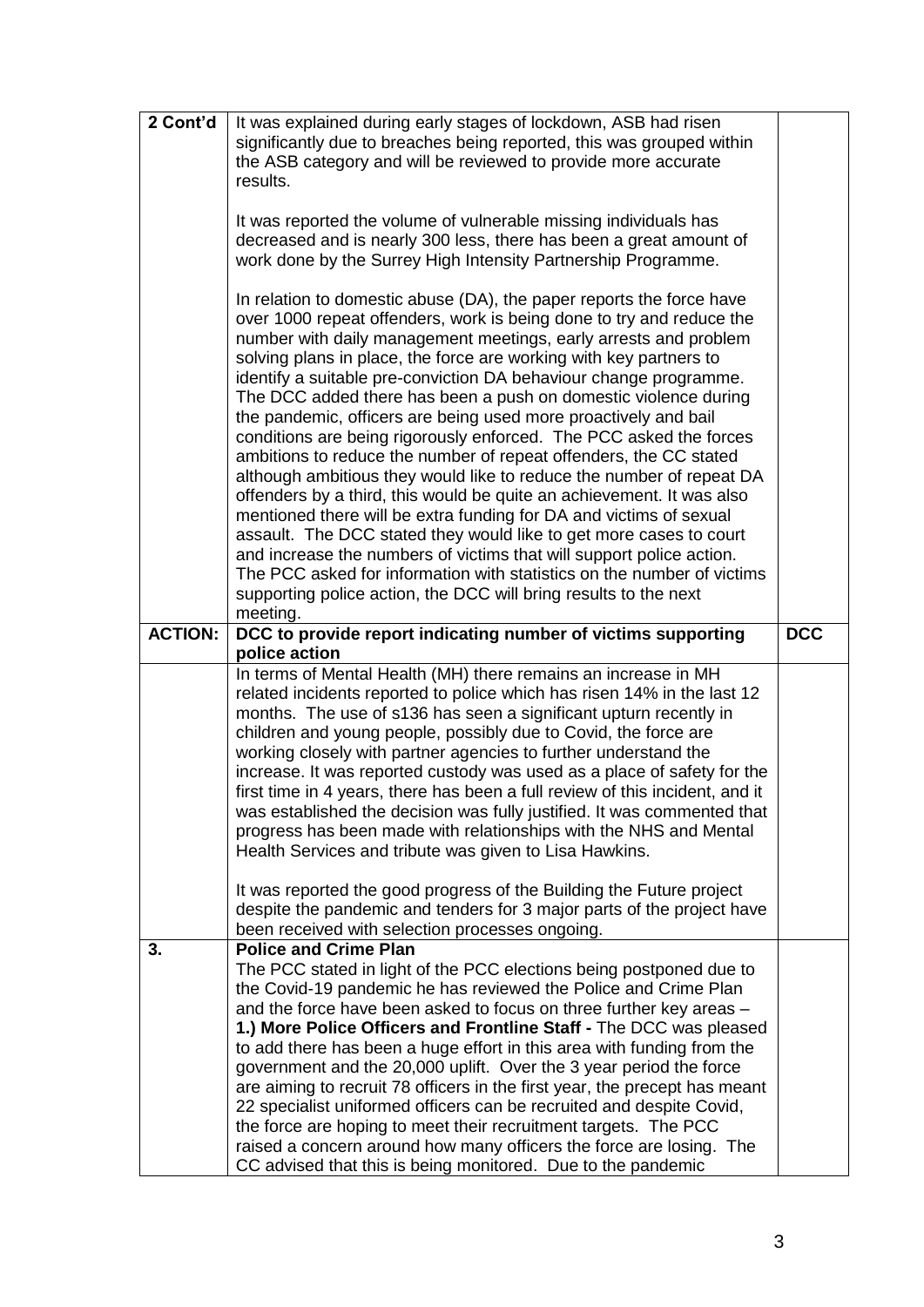| 3 Cont'd | transferee processes have been paused and there are officers in the            |  |
|----------|--------------------------------------------------------------------------------|--|
|          | pipeline wanting to come back to Surrey. The extra investment will             |  |
|          | mean more support in teams and better numbers which will help keep             |  |
|          | officers. The DCC stated Surrey are 29 <sup>th</sup> in the country for police |  |
|          | officers leaving, and part of this is officers transferring to other forces    |  |
|          | due to the cost of living in Surrey and people starting in the private         |  |
|          | sector. It was reported some officers have left but signed up as               |  |
|          | Special Constables, the PCC thanked the forces specials and                    |  |
|          | volunteers for their support during Covid.                                     |  |
|          | 2. Better Crime Prevention - It was confirmed the Prevention and               |  |
|          |                                                                                |  |
|          | Problem Solving Team has been set up and have been reviewing                   |  |
|          | burglaries from the last 3 years and results should be available later         |  |
|          | this month. Op Signature is in place for victims of fraud to help give         |  |
|          | advice and put preventative measures in place and a Volunteer Fraud            |  |
|          | Prevention Programme is being introduced.                                      |  |
|          | 3. More Crimes Solved - It was reported some areas have improved,              |  |
|          | including serious sexual assault and robbery but more work is to be            |  |
|          | done. In terms of burglary, Operation Spearhead had been in place              |  |
|          | pre Covid-19 and was having an impact in reducing burglary. The                |  |
|          | force are working on solve rates with a comprehensive investigative            |  |
|          | improvement plan and are introducing a resolution centre with a                |  |
|          | dedicated team working on slower time incidents over the phone. A              |  |
|          | Volume Crime Investigation Improvement Plan will focus on reviewing            |  |
|          | how volume crime is investigated, investigation framework,                     |  |
|          | interviewing skills, court files and capabilities of supervisors.              |  |
|          | An Investigation Structure Review will be of the specialist investigation      |  |
|          | teams looking at high harm offences. A recommendation is that                  |  |
|          | teams are split with Domestic Abuse and Child Abuse teams                      |  |
|          | introduced.                                                                    |  |
|          | It was mentioned each division has a team of local analysts set up to          |  |
|          | see how the teams are performing to provide localised support.                 |  |
|          | The PCC thanked T/ACC Barlow for this report.                                  |  |
|          |                                                                                |  |
|          | The PCC asked the CC for a summary on COVID-19. The CC                         |  |
|          |                                                                                |  |
|          | outlined the force have 2 key responsibilities, supporting the national        |  |
|          | efforts in delaying cases and engaging with communities. The force             |  |
|          | have adopted the national policy re fixed penalty notices and                  |  |
|          | encouraged people to stay home 430 notices were given which was                |  |
|          | felt a small proportion given the number of people dealt with.                 |  |
|          | Secondly, the force are dealing with partner agencies including Surrey         |  |
|          | County Council and Surrey Fire and Rescue, to work on the local                |  |
|          | resilience forum, making visits to vulnerable groups to make sure they         |  |
|          | have food and supplies and helping with PPE. There has been a                  |  |
|          | range of activity done to help support the community and a huge                |  |
|          | community effort.                                                              |  |
|          | The PCC thanked for the efforts from both the force, and feels the             |  |
|          | policing operation has been a success and thanked to all police,               |  |
|          | volunteers, and all for their efforts.                                         |  |
| 4.       | Finance report                                                                 |  |
|          | PB presented the report and summarised the force had an overall                |  |
|          | under spend within the revenue budget and there has been a small               |  |
|          | under spend on the police staff budget. The precept of an additional           |  |
|          | 104 posts hadn't been achieved but this should be met by May 2020.             |  |
|          | The efficiency plan to save £2.8m has been delivered.                          |  |
|          | It was reported the capital budget was underspent due to projects              |  |
|          |                                                                                |  |